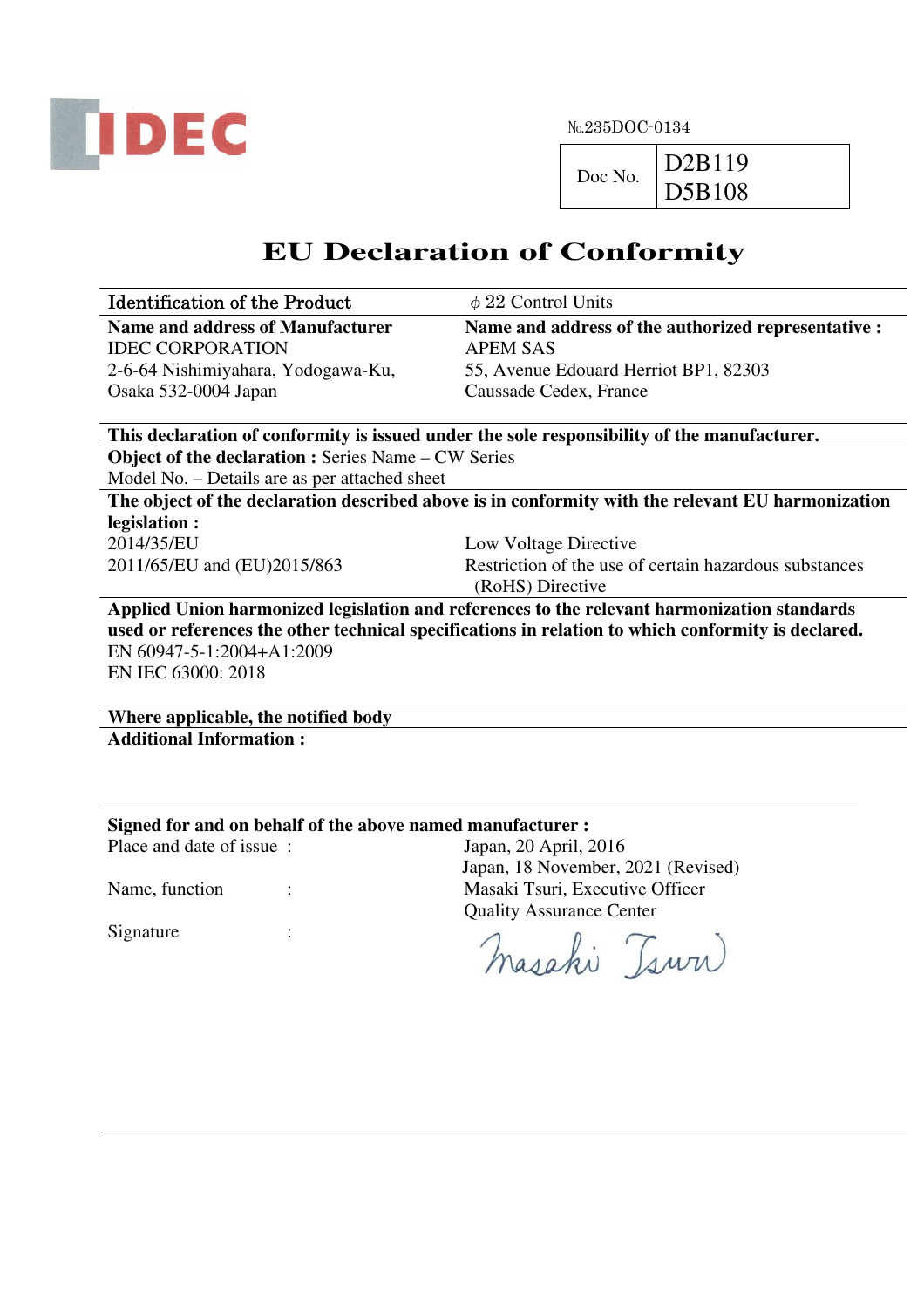

|         | D2B119 |
|---------|--------|
| Doc No. | D5B108 |

20 April, 2016 20 July, 2020 (Revised) Page 1 of 4

# **CW Series (Pushbutton or Illuminated Switch)**

|                           | $\frac{CW}{1} \quad \frac{1}{2} \quad \frac{B}{3} \quad - \quad \frac{M}{4} \quad \frac{1}{5} \quad \frac{E}{6} \quad \frac{1}{7} \quad \frac{1}{8} \quad \frac{R}{9} \quad - \quad \frac{XX}{10}$ |  |  |  |  |  |  |
|---------------------------|----------------------------------------------------------------------------------------------------------------------------------------------------------------------------------------------------|--|--|--|--|--|--|
|                           |                                                                                                                                                                                                    |  |  |  |  |  |  |
|                           |                                                                                                                                                                                                    |  |  |  |  |  |  |
| 1. Basic Series           |                                                                                                                                                                                                    |  |  |  |  |  |  |
|                           | CW                                                                                                                                                                                                 |  |  |  |  |  |  |
| 2. Flange                 |                                                                                                                                                                                                    |  |  |  |  |  |  |
|                           | 1: Round (Black color)                                                                                                                                                                             |  |  |  |  |  |  |
|                           | 4: Round (Metal color)                                                                                                                                                                             |  |  |  |  |  |  |
| 3. Category               |                                                                                                                                                                                                    |  |  |  |  |  |  |
|                           | <b>B</b> : Pushbutton                                                                                                                                                                              |  |  |  |  |  |  |
|                           | L: Illuminated Pushbutton                                                                                                                                                                          |  |  |  |  |  |  |
| 4. Operation              |                                                                                                                                                                                                    |  |  |  |  |  |  |
|                           | M: Momentary                                                                                                                                                                                       |  |  |  |  |  |  |
|                           | A: Latching                                                                                                                                                                                        |  |  |  |  |  |  |
| 5. Button Style           | 1: Flush                                                                                                                                                                                           |  |  |  |  |  |  |
|                           | 2: Extended                                                                                                                                                                                        |  |  |  |  |  |  |
| 6. Terminal Configuration |                                                                                                                                                                                                    |  |  |  |  |  |  |
|                           | E: Screw Terminal                                                                                                                                                                                  |  |  |  |  |  |  |
|                           | P: Push-in Terminal                                                                                                                                                                                |  |  |  |  |  |  |
| 7. NO Contact Arrangement |                                                                                                                                                                                                    |  |  |  |  |  |  |
|                           | 0: None                                                                                                                                                                                            |  |  |  |  |  |  |
|                           | 1: 1 NO Contact                                                                                                                                                                                    |  |  |  |  |  |  |
|                           | 2: 2 NO Contacts                                                                                                                                                                                   |  |  |  |  |  |  |
|                           | 3: 3 NO Contacts                                                                                                                                                                                   |  |  |  |  |  |  |
|                           | 4:4 NO Contacts                                                                                                                                                                                    |  |  |  |  |  |  |
|                           | 5: 5 NO Contacts                                                                                                                                                                                   |  |  |  |  |  |  |
|                           | 6: 6 NO Contacts                                                                                                                                                                                   |  |  |  |  |  |  |
| 8. NC Contact Arrangement |                                                                                                                                                                                                    |  |  |  |  |  |  |
|                           | 0: None                                                                                                                                                                                            |  |  |  |  |  |  |
|                           | 1: 1 NC Contact                                                                                                                                                                                    |  |  |  |  |  |  |
|                           | 2: 2 NC Contacts                                                                                                                                                                                   |  |  |  |  |  |  |
|                           | 3: 3 NC Contacts                                                                                                                                                                                   |  |  |  |  |  |  |
|                           | 4: 4 NC Contacts                                                                                                                                                                                   |  |  |  |  |  |  |
|                           | 5: 5 NC Contacts                                                                                                                                                                                   |  |  |  |  |  |  |
|                           | 6: 6 NC Contacts                                                                                                                                                                                   |  |  |  |  |  |  |
|                           |                                                                                                                                                                                                    |  |  |  |  |  |  |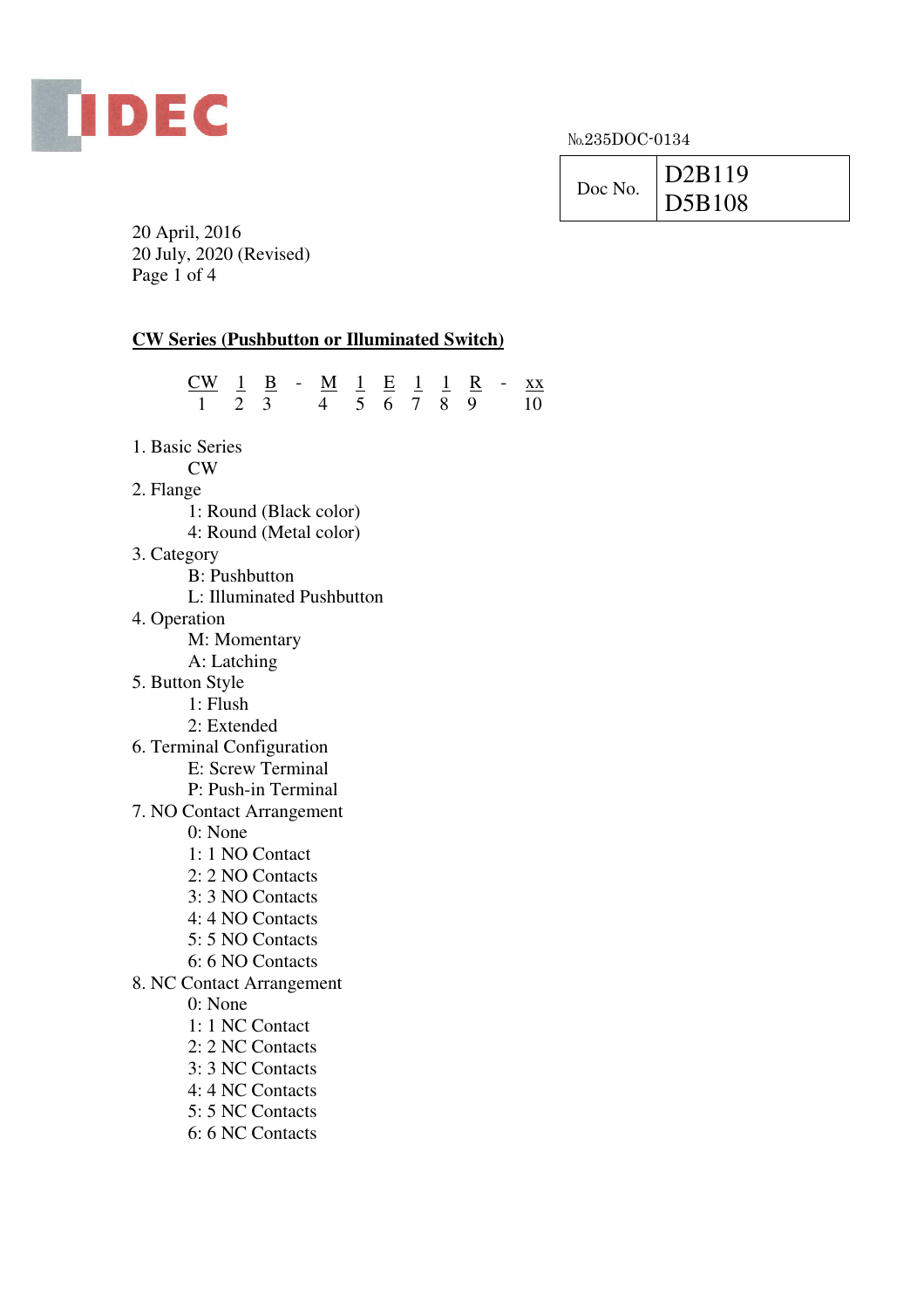

|         | D2B119 |
|---------|--------|
| Doc No. | D5B108 |

20 April, 2016 20 July, 2020 (Revised) Page 2 of 4

9. Input Voltage for Illumination of Illuminated Pushbutton Switches One or two alphanumeric denoting operational voltage 6V to 24V 10. Button or Illumination Color Code One or two alphanumeric denoting color 11. Variations in order revisions Any letters and/or numbers, or blank, which may employ hyphen(s) in various location(s)

#### **CW Series (Selector Switch, Key Selector Switch)**

| CW $1 S - 2 A E 1 1 N1 - 1H - xx$ |  |  |  |  |  |                         |  |
|-----------------------------------|--|--|--|--|--|-------------------------|--|
|                                   |  |  |  |  |  | 1 2 3 4 5 6 7 8 9 10 11 |  |

- 1. Basic Series
	- CW
- 2. Flange
	- 1: Round (Black color)
	- 4: Round (Metal color)
- 3. Category
	- S: Selector Switch
	- K: Key Selector Switch
- 4. Notch
	- $2 2$  Notch (Latching)
	- 3 3 Notch (Latching)
	- 21 2 Notch (Momentary, spring return from right)
	- 31 3 Notch (Momentary, spring return from right)
	- 32 3 Notch (Momentary, spring return from left)
	- 33 3 Notch (Momentary, spring return right and left)
- 5. Handle Style or Key Removable Position Code

#### Handle Style for Selector Switch

- Blank: Knob Operator
- L: Lever Operator
- Key Removable Position Code for Key Selector Switch
	- A: Removable in all positions
	- B: Irremovable in right position
	- C: Irremovable in left position
	- D: Removable in center position only (for 3 notch)
	- E: Irremovable in center position (for 3 notch)
	- G: Removable in left only (for 3 notch)
	- H: Removable in right only (for 3 notch)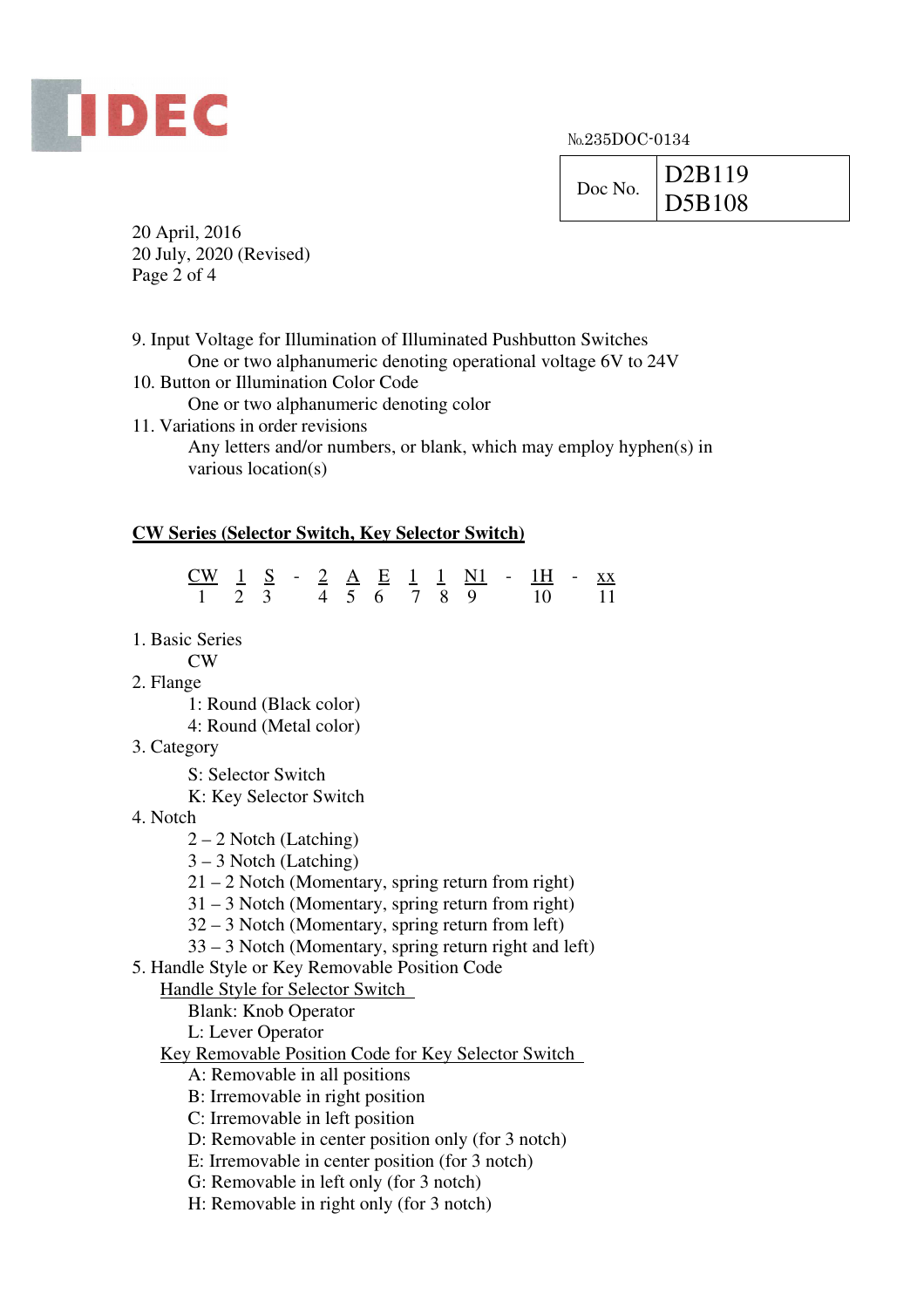

| Doc No. | D2B119 |
|---------|--------|
|         | D5B108 |

20 April, 2016 20 July, 2020 (Revised) Page 3 of 4

6. Terminal Configuration

E: Screw Terminal

P: Push-in Terminal

7. NO Contact Arrangement

0: None

- 1: 1 NO Contact
- 2: 2 NO Contacts
- 3: 3 NO Contacts
- 4: 4 NO Contacts
- 5: 5 NO Contacts
- 6: 6 NO Contacts

8. NC Contact Arrangement

0: None

- 1: 1 NC Contact
- 2: 2 NC Contacts
- 3: 3 NC Contacts
- 4: 4 NC Contacts
- 5: 5 NC Contacts
- 6: 6 NC Contacts
- 9. Contact Block Mounting Position
	- None Standard
	- N# Arranged (# any digit)
- 10. Key Number Code for Key Selector Switch
	- None Standard
	- #H Arranged key number code (# any digit)
- 11. Variations in order revisions

 Any letters and/or numbers, or blank, which may employ hyphen(s) in various location(s)